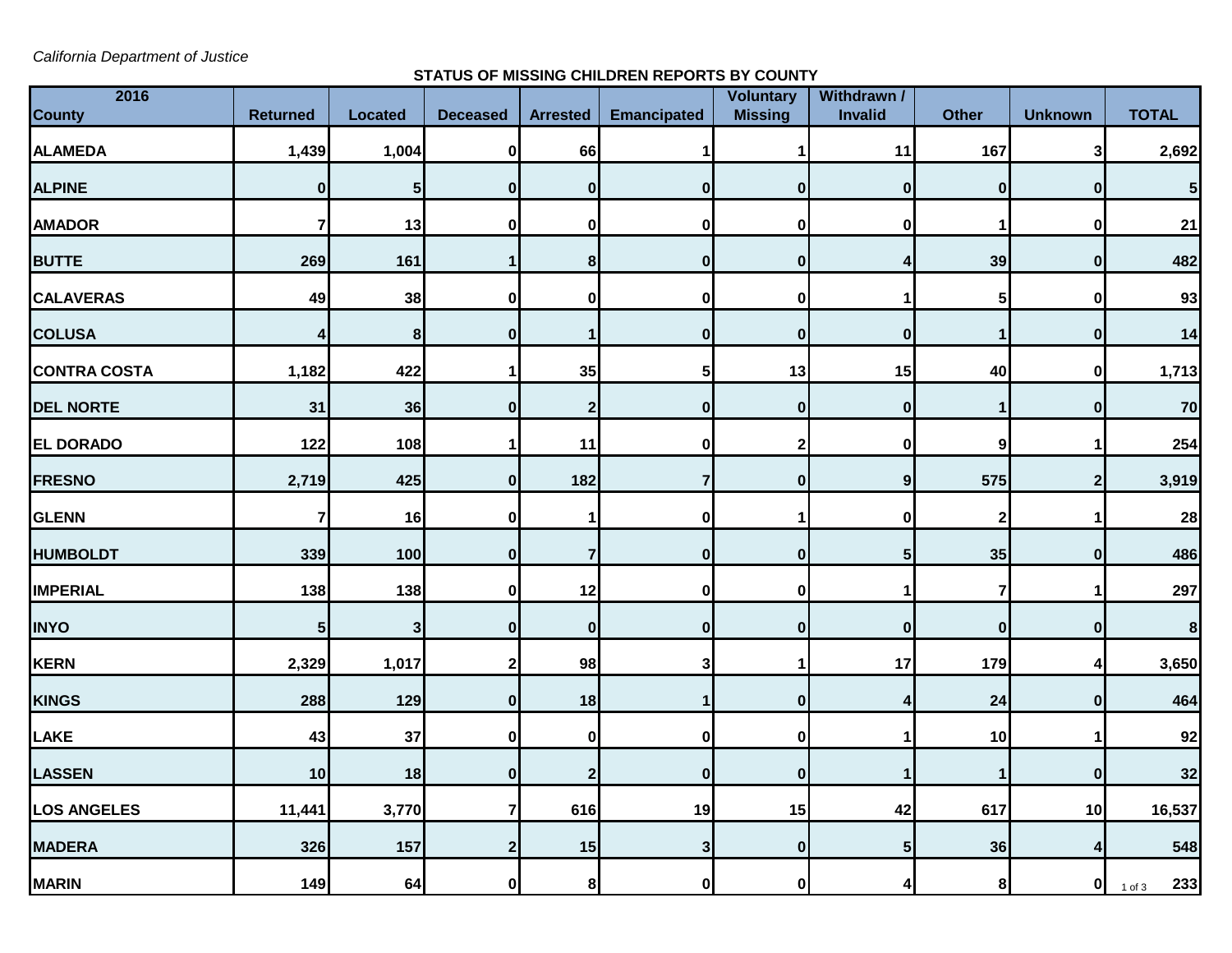*California Department of Justice*

## **STATUS OF MISSING CHILDREN REPORTS BY COUNTY**

| 2016<br><b>County</b>  | <b>Returned</b> | <b>Located</b> | <b>Deceased</b> | <b>Arrested</b> | <b>Emancipated</b> | Voluntary<br><b>Missing</b> | Withdrawn /<br><b>Invalid</b> | <b>Other</b>            | <b>Unknown</b> | <b>TOTAL</b>     |
|------------------------|-----------------|----------------|-----------------|-----------------|--------------------|-----------------------------|-------------------------------|-------------------------|----------------|------------------|
| <b>MARIPOSA</b>        | 8               | 19             | $\bf{0}$        |                 | $\mathbf{0}$       | $\mathbf{0}$                | $\mathbf 0$                   | 1                       | 0              | 29               |
| <b>MENDOCINO</b>       | 60              | 41             | 0               | 3               | 0                  | $\bf{0}$                    | 4                             | 8                       | $\mathbf 0$    | 116              |
| <b>MERCED</b>          | 639             | 261            | 0               | 52              | 0                  | 0                           | 102                           | 22                      | 0              | 1,076            |
| <b>MODOC</b>           | $6\phantom{1}6$ | 12             | $\bf{0}$        |                 | 0                  | 0                           | $\overline{2}$                | $\overline{\mathbf{2}}$ | $\bf{0}$       | 23               |
| <b>MONO</b>            | 4               | $\mathbf{3}$   | $\bf{0}$        | $\mathbf{0}$    | 0                  | $\bf{0}$                    | $\mathbf 0$                   | $\mathbf{2}$            | $\mathbf{0}$   | $\boldsymbol{9}$ |
| <b>MONTEREY</b>        | 315             | 154            | 3               | 22              | 0                  |                             | $\pmb{0}$                     | 61                      | $\mathbf 0$    | 557              |
| <b>NAPA</b>            | 77              | 26             |                 | 5               | 0                  | $\bf{0}$                    | $\bf{0}$                      | 12                      | $\bf{0}$       | 121              |
| <b>NEVADA</b>          | 55              | 87             | O               | Δ               | 0                  | O                           | 0                             | 7                       | 3              | 156              |
| <b>ORANGE</b>          | 2,993           | 910            | 5               | 154             |                    | 34                          | 4                             | 233                     | 4              | 4,338            |
| <b>PLACER</b>          | 234             | 252            |                 | 20              |                    | $\bf{0}$                    | 17                            | 47                      | 17             | 589              |
| <b>PLUMAS</b>          | 8               | 10             | 0               | $\overline{2}$  | $\mathbf{0}$       | $\bf{0}$                    | $\pmb{0}$                     | $\boldsymbol{0}$        | $\bf{0}$       | 20               |
| <b>RIVERSIDE</b>       | 3,374           | 1,340          | 2               | 115             |                    |                             | 19                            | 121                     | $\mathbf{2}$   | 4,975            |
| <b>SACRAMENTO</b>      | 4,925           | 1,020          | 3               | 90              | $\mathbf{0}$       | 22                          | 10                            | 165                     | 5 <sub>l</sub> | 6,240            |
| <b>SAN BENITO</b>      | 34              | 32             | $\bf{0}$        | 9               | $\mathbf{0}$       | $\bf{0}$                    | $\mathbf 0$                   | $\mathbf{2}$            | $\mathbf{0}$   | 77               |
| <b>SAN BERNARDINO</b>  | 2,360           | 1,223          | $\mathbf{2}$    | 130             | 10                 | $\mathbf{3}$                | 92                            | 193                     | 6 <sup>1</sup> | 4,019            |
| <b>SAN DIEGO</b>       | 2,873           | 1,045          | 0               | 23              | 4                  |                             | 34                            | 219                     | 1              | 4,203            |
| <b>SAN FRANCISCO</b>   | 493             | 239            |                 | 74              | 0                  | 3                           | 8                             | 36                      | 0              | 854              |
| <b>SAN JOAQUIN</b>     | 3,245           | 633            | 5 <sup>1</sup>  | 53              | 5 <sub>l</sub>     | 3                           | 6                             | 156                     | $\mathbf 1$    | 4,107            |
| <b>SAN LUIS OBISPO</b> | 220             | 242            | $\bf{0}$        | 31              | 0                  | $\mathbf{2}$                | $\boldsymbol{2}$              | 37                      | $6 \,$         | 540              |
| <b>SAN MATEO</b>       | 520             | 246            | 0               | 15              |                    |                             | 4                             | 35                      | $\bf{0}$       | 822              |